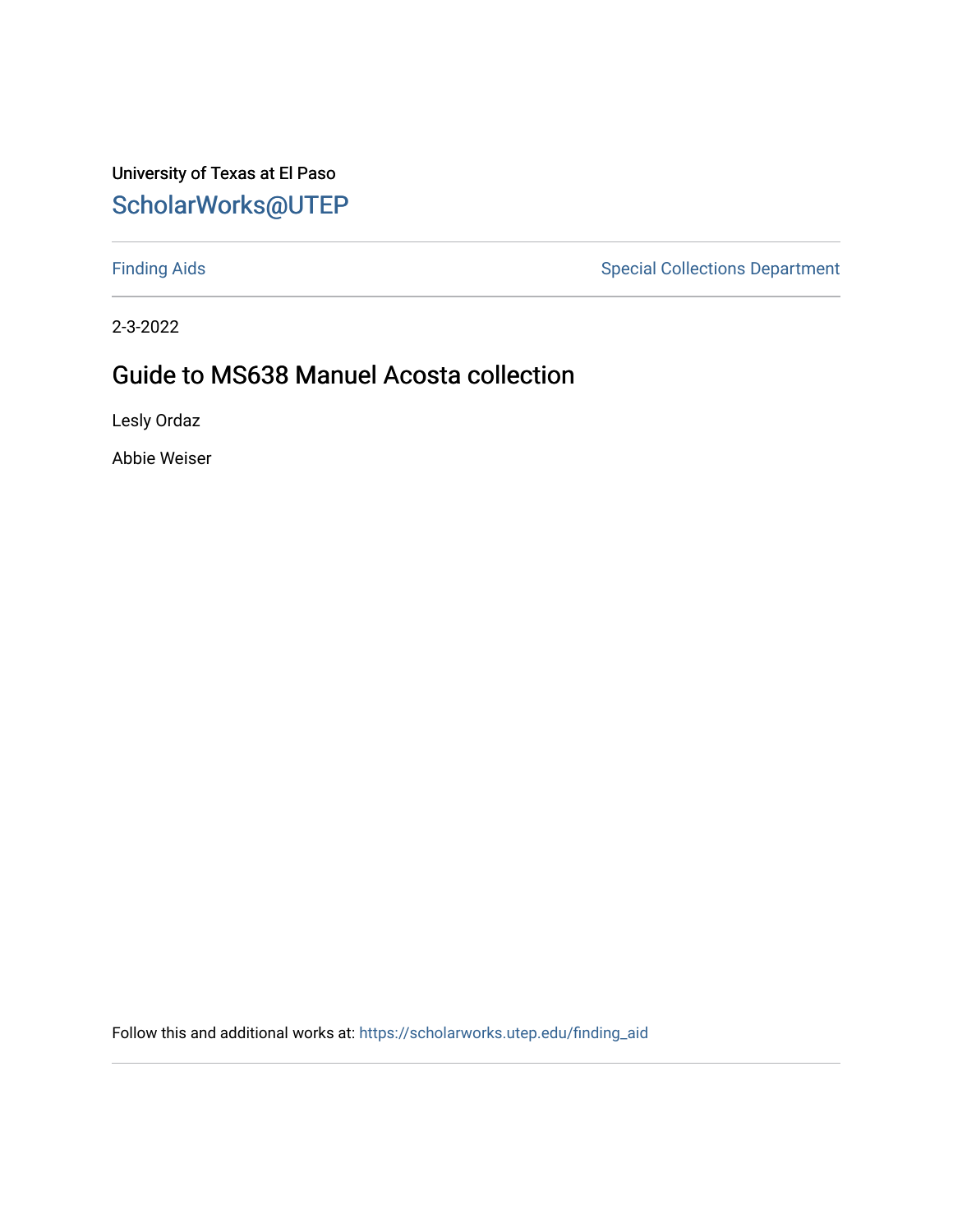#### Guide to

### MS638

#### Manuel Acosta collection

Span Dates, 1920s – 2009 Bulk Dates, 1970s - 2002

1 foot, 7 inches (linear)

Processed by Lesley Ordaz Biographical sketch research by Lesley Ordaz Front matter by Abbie Weiser February 3, 2022

Purchased from Hal Marcus, 2016.

Citation: Manuel Acosta collection, MS638, C.L. Sonnichsen Special Collections Department. The University of Texas at El Paso Library.

> C.L. Sonnichsen Special Collections Department University of Texas at El Paso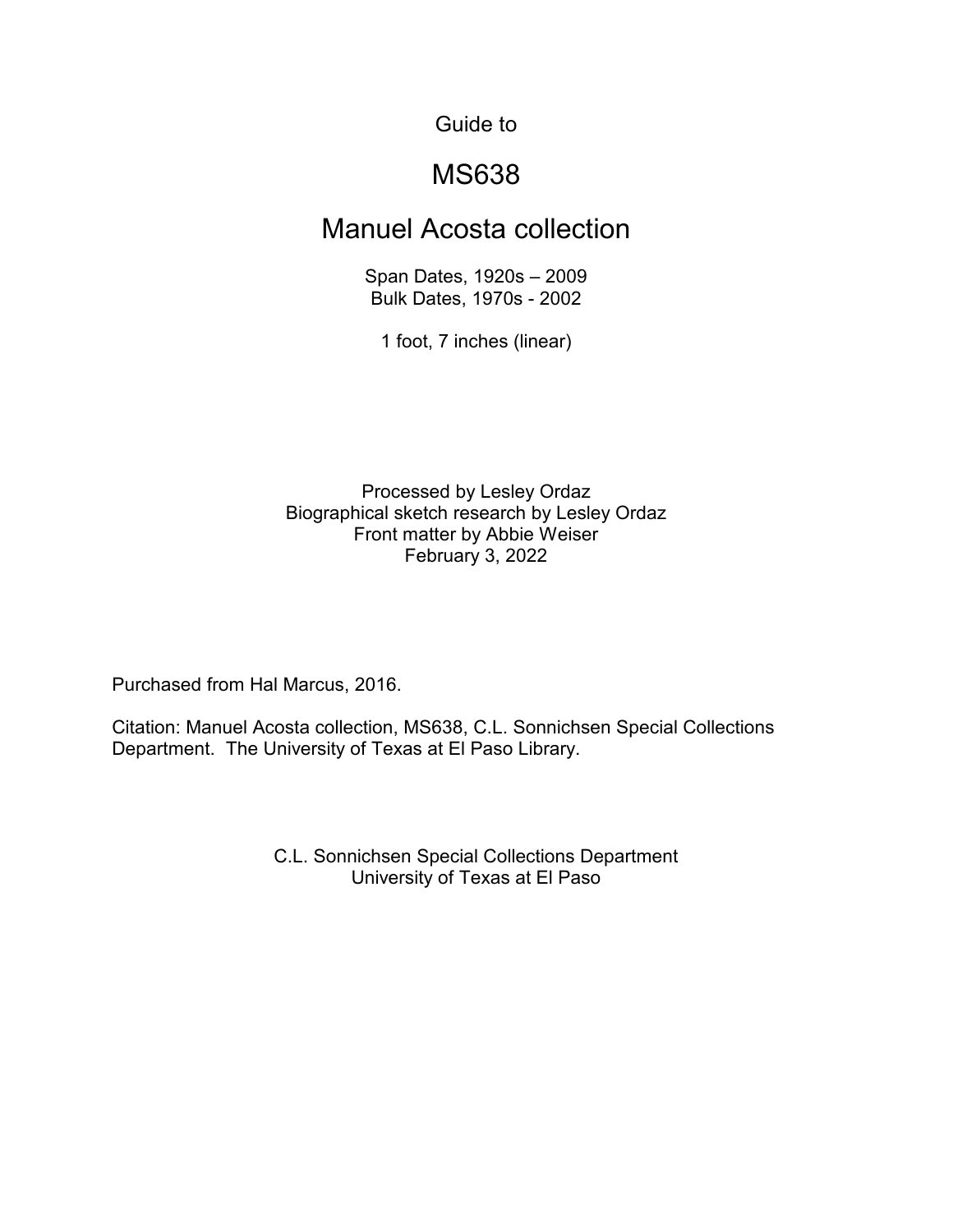# **Historical Sketch**

Manuel Gregorio Acosta (1921 – 1989) was an important El Paso artist. Acosta created paintings, drawings, murals, and sculptures. He was born on May 9, 1921 in Aldama, Mexico, and moved to El Paso with his family as a child. At Bowie High School, Acosta studied drawing under Octavia Magoffin Glasgow. During WWII, he served in the U.S. military. In 1946, he began studying art at the College of Mines and Metallurgy (later UTEP). Acosta studied with Urbici Soler and later apprenticed under Peter Hurd. He then studied art at the University of California – Santa Barbara and at the Chouinard Institute in Los Angeles. After his time in California, Acosta returned to El Paso and established his own art studio where he became known for his paintings of El Pasoans and El Paso scenes. Commissions included the pioneer murals at the West Texas Museum; the First National Bank, Las Cruces, New Mexico; and the Bank of Texas Houston. Acosta's work is in Texas Tech University in Lubbock; the Museum of New Mexico; the El Paso Museum of Art; the Harmsen Western Collection in Denver; the National Portrait Gallery, and the Time Inc. Collection in New York. Acosta's most wellknown work is his 1969 portrait of Cesar Chavez, which was on the cover of *Time Magazine*. Acosta was brutally murdered on October 25, 1989. He was inducted into the El Paso Artists' Hall of Fame in 2002.

[Sources: Handbook of Texas Online; halmarcus.com; https://internationalmuseumofart.org/annual-programs/hall-of-fame/]

## **Series Description or Arrangement**

Materials left in the order found by archivist.

# **Scope and Content Notes**

The Manuel Acosta collection, MS638, dates 1920s – 2009, bulk 1972 – 2002. The collection helps document Acosta's work and career as an artist. Types of records include correspondence, photographs, slides, and publications.

# **Provenance Statement**

Purchased from Hal Marcus, 2016.

# **Restrictions**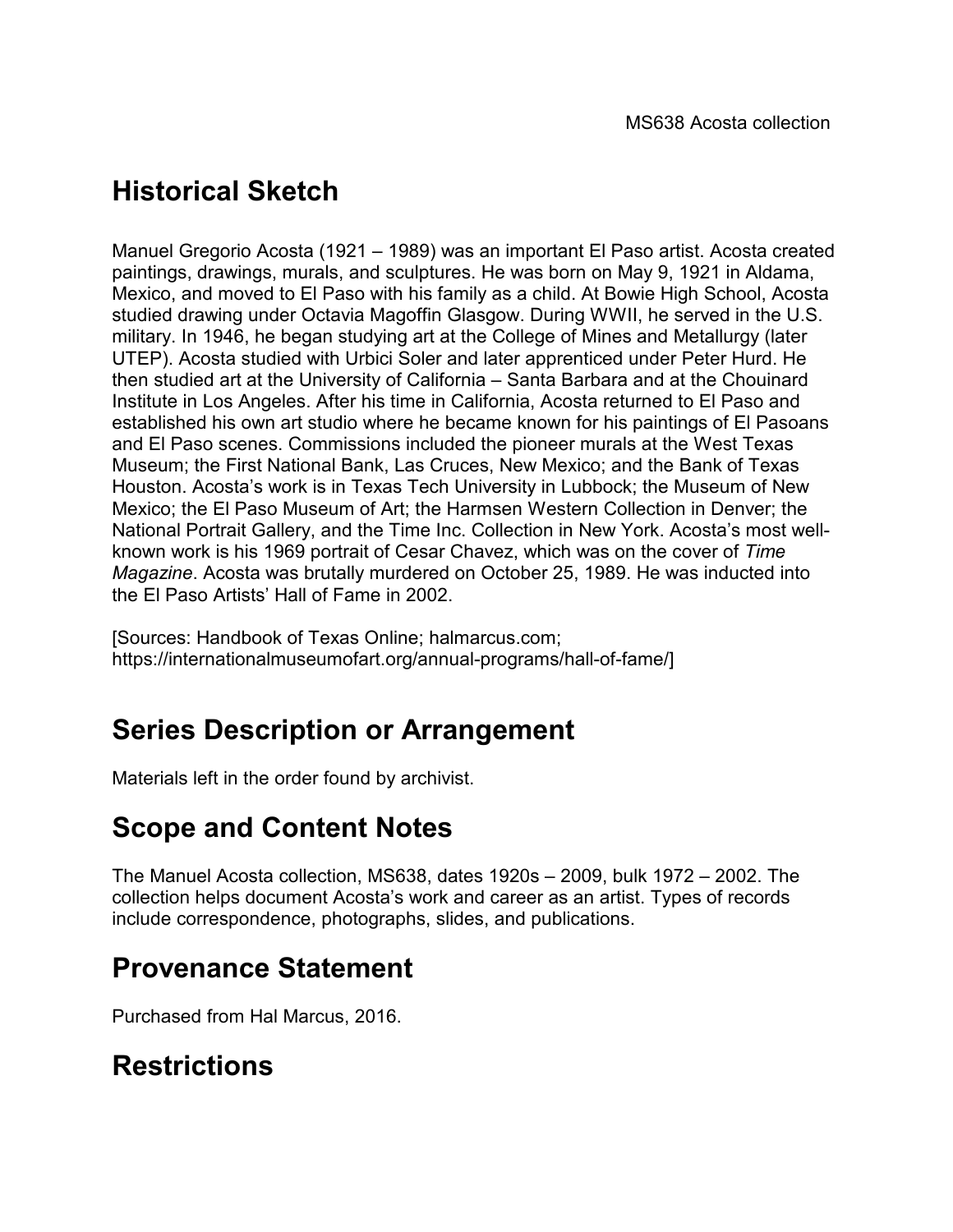No rights to art and publications.

# **Literary Rights Statement**

Permission to publish material from this collection must be obtained from the C. L. Sonnichsen Special Collections Department, the University of Texas at El Paso Library. Citation should read, Manuel Acosta collection, MS638, C. L. Sonnichsen Special Collections Department, the University of Texas at El Paso Library.

### **Notes to the Researcher**

See also:

El Paso Herald-Post records, MS348

Oral history interview No.63<https://scholarworks.utep.edu/interviews/63/>

### **Container List**

| Box $#$ | Folder<br>#    | Title                                                                                                                                                            | Date                     |
|---------|----------------|------------------------------------------------------------------------------------------------------------------------------------------------------------------|--------------------------|
| 1       | 1              | Manuel Gregorio Acosta: A<br>Retrospective/ Una Retrospectiva<br>[Book]                                                                                          | 2009 April 5-<br>June 21 |
|         | $\overline{2}$ | Black & white photographs &<br>Newspaper clippings<br>[7 photographs]                                                                                            | 1976 March 15 -<br>1999  |
| 1       | 3              | El Paso Artists' Hall of Fame 2002<br>[color photographs & newspaper<br>clippings & record with songs "Dime<br>Suzy Label " by Juan Manuel Carreon]              | 2002                     |
|         | 4              | Tribute to Manuel Acosta by Hal<br>Marcus in 1999 El Paso Scene<br>Magazine                                                                                      | 1999                     |
| 1       | 5              | For Derrell E. Hiett from Bobby<br>Escobedo Photographs & retail<br>appraisals<br>[35 Xerox color reproductions &<br>wholesale & retail appraisals from<br>2002] | 2002                     |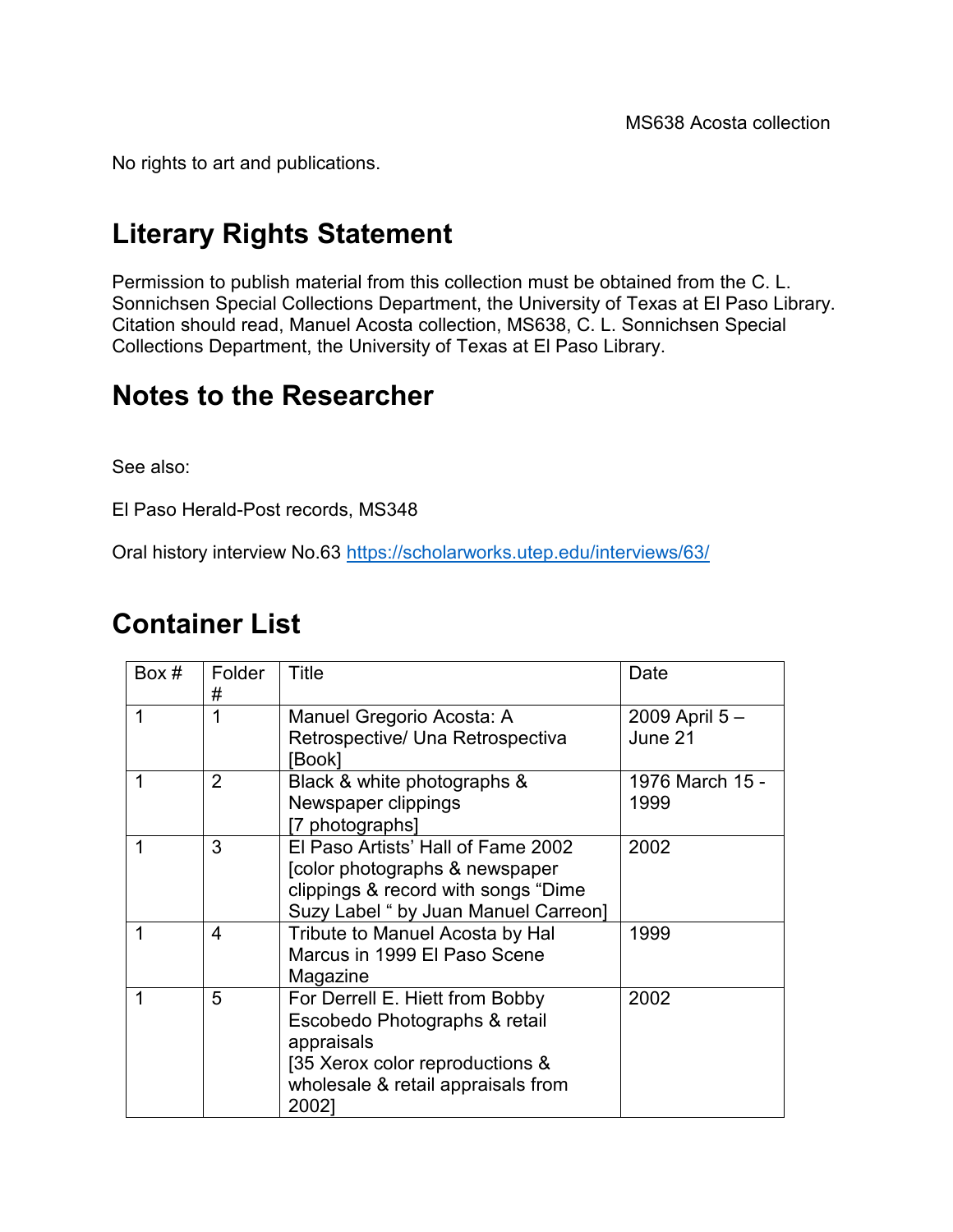| 1 | 6              | Manuel Acosta's self-portrait with the<br>story of what happened to this famous<br>work of art                                                                                                                                                                                                                                                                                                                                                                               | undated                            |
|---|----------------|------------------------------------------------------------------------------------------------------------------------------------------------------------------------------------------------------------------------------------------------------------------------------------------------------------------------------------------------------------------------------------------------------------------------------------------------------------------------------|------------------------------------|
| 1 | $\overline{7}$ | Photographs<br>Envelope A: 9 photographs of Manuel<br>Acosta's famous parties<br>Envelope B: 19 photographs of<br>artworks<br>Envelope C: 3 photographs from<br>Teresa & Alfonso Gallardo collection<br>Envelope D: Hurd-La Rinconada<br>Gallery & 2 photographs of Manuel<br>Acosta's paintings<br>Envelope E: 9 funeral prayer cards<br>from Manuel Acosta's rosary<br>Envelope F: 2 poster photographs<br>Envelope G: Photograph of a painting<br>of a man with a big hat | 1989 October 25<br>- 2003 March 17 |
| 1 | 8              | American Art Review page 163<br>Manuel Acosta's piece "El Sombrero<br>Verde", 2002                                                                                                                                                                                                                                                                                                                                                                                           | 2002                               |
| 1 | 9              | Photocopy of 1969 Time Magazine<br>cover with portrait of Cesar Chavez by<br><b>Manuel Acosta</b>                                                                                                                                                                                                                                                                                                                                                                            | 1969 July 4                        |
| 1 | 10             | "The Art of the People of El Paso"<br><b>Burlington Northern Foundation</b><br>Watercolor Exhibit in the 1980's                                                                                                                                                                                                                                                                                                                                                              | undated                            |
| 1 | 11             | Manuel Acosta slides of artwork<br>[87 slides]                                                                                                                                                                                                                                                                                                                                                                                                                               | undated                            |
| 1 | 12             | "The Art of the People of El Paso" &<br>Art of the Pass of the North: An<br><b>Exhibition of Watercolors</b><br>[Art of the People of the Pass of the<br>North An Exhibition of Watercolors by<br>Manuel Gregorio Acosta, The Art of<br>the People of El Paso]                                                                                                                                                                                                               | undated                            |
| 1 | 13             | Magazine articles celebrating Manuel<br>Acosta & American Art Review page<br>163                                                                                                                                                                                                                                                                                                                                                                                             | 1974 - 2001                        |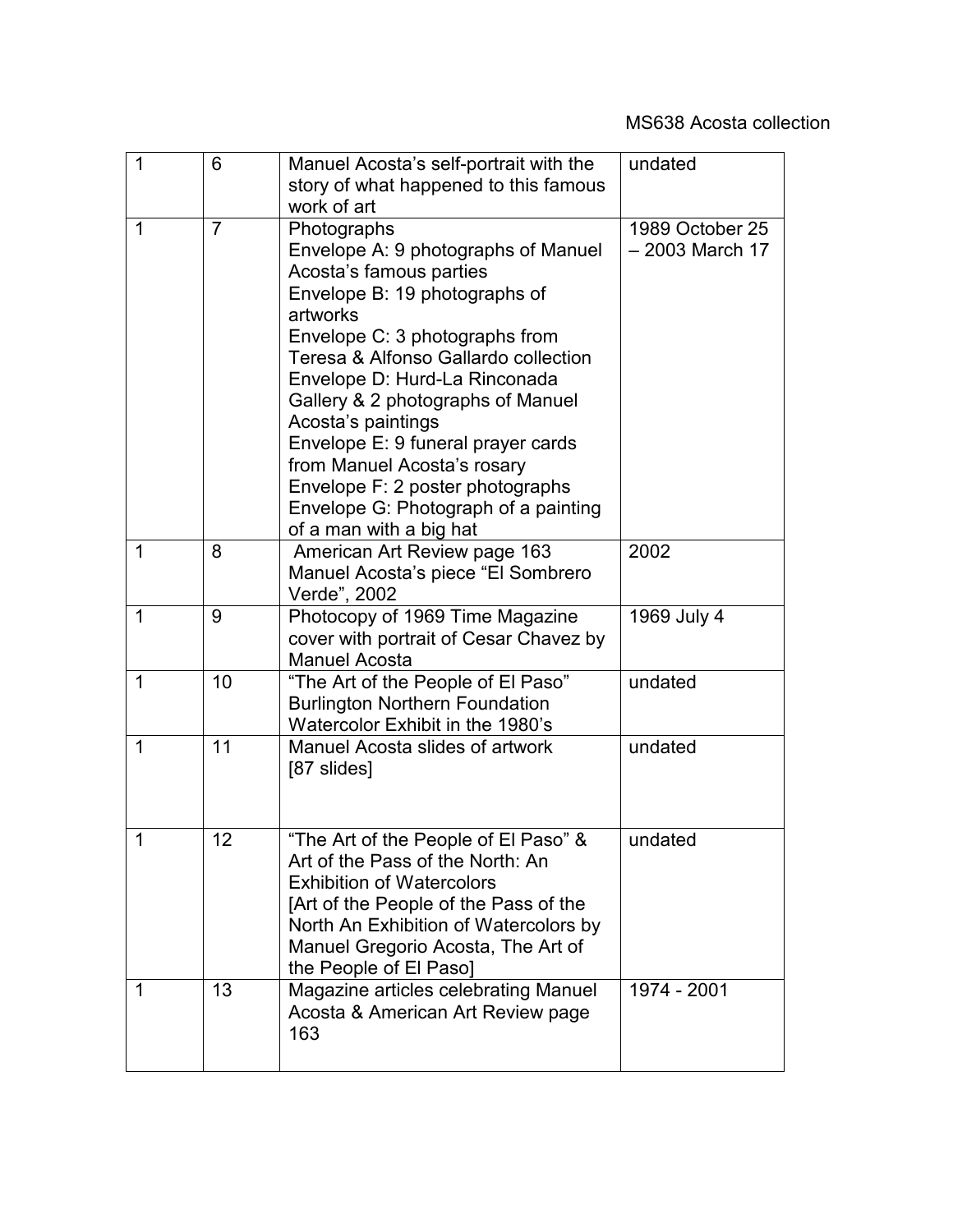| $\mathbf 1$ | 14 | Newspaper articles honoring the death<br>and celebration of Manuel Acosta<br>tribute & 2 colored photographs | 1972 - 2002               |
|-------------|----|--------------------------------------------------------------------------------------------------------------|---------------------------|
| 1           | 15 | Newspaper articles, forms, and a<br>letters for an exhibit at Ysleta                                         | 1973 - 1999               |
| 1           | 16 | Tribute papers and newspaper articles<br>from 1989                                                           | 1989 - 1999               |
| 2           | 17 | Hall of Fame Speech<br>[by Hal Marcus on 2002 October 18 at<br>the International Museum of Art]              | 2002 October 18           |
| 2           | 18 | Speech Notes for Acosta's Induction                                                                          | 2002                      |
| 2           | 19 | Postcards from "Maestro Pintor"<br>exhibit at Hal Marcus Gallery 2002                                        | 2002                      |
| 2           | 20 | Photo of Still Life                                                                                          | undated                   |
| 2           | 21 | 1961 Photo of Cowboy wearing a Red<br>Shirt with note from Sharon Semko                                      | 1961, 2004<br>February 12 |
| 2           | 22 | Photos from Mr. & Mrs. Escobedo<br>[with 4 photographs]                                                      | undated                   |
| 2           | 23 | Letters to/from Ysela O'Malley from<br>Acosta & articles                                                     | 1953 - 1999               |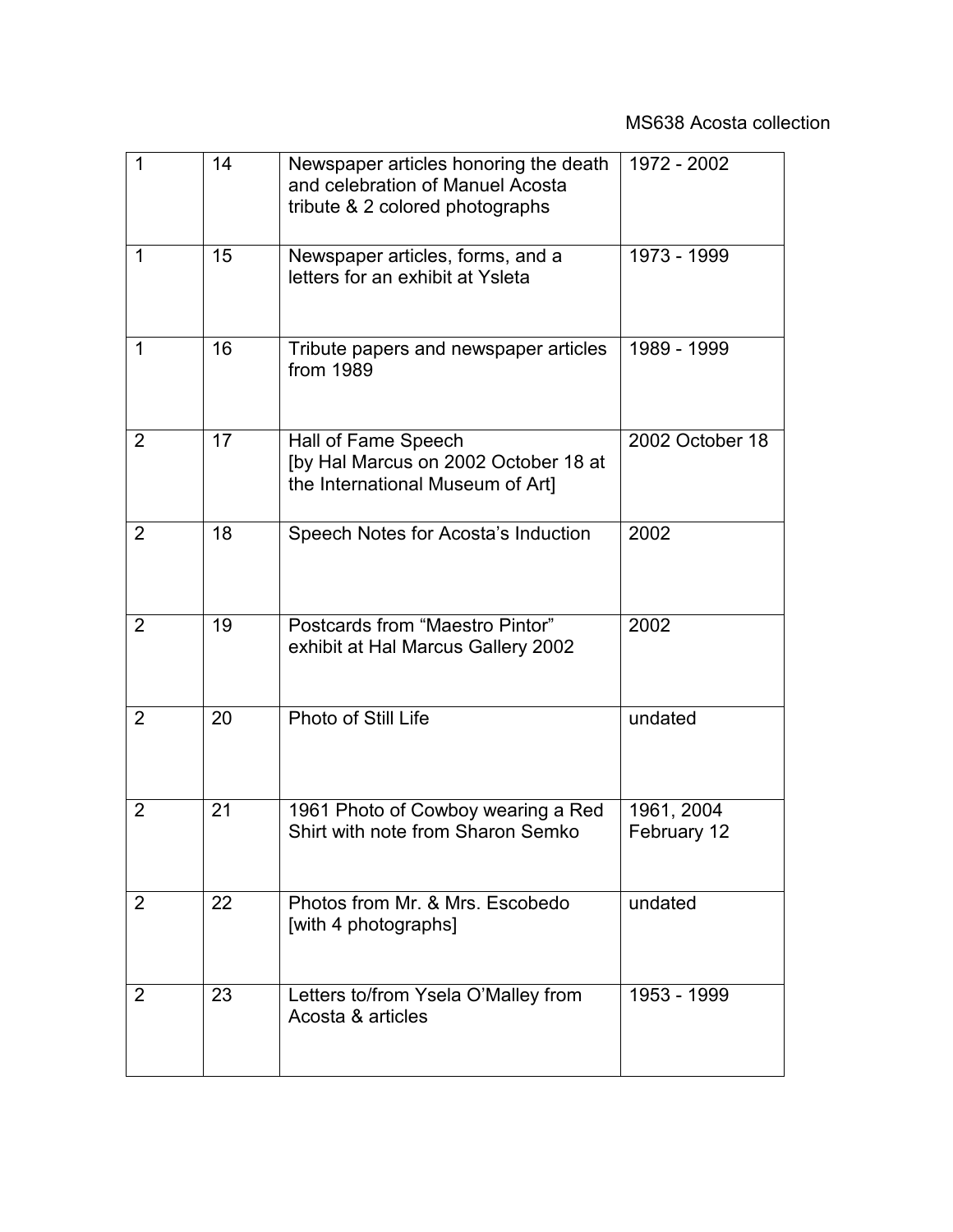| $\overline{2}$ | 24 | <b>Tribute Inventory Papers 1999</b>                                                                                                                  | 1999           |
|----------------|----|-------------------------------------------------------------------------------------------------------------------------------------------------------|----------------|
| 2              | 25 | Xeroxed photos & letters of Manuel<br>Acosta's paintings                                                                                              | 2002           |
| 2              | 26 | Appraisals & Photographs 1994<br>[Lone Star envelope with 2 colored<br>photographs & 2 papers]                                                        | 1994           |
| $\overline{2}$ | 27 | Estate papers of Manuel Acosta &<br>Inventory Appraisement in 1994 & List<br>of claims by Manuel Acosta                                               | 1994           |
| 2              | 28 | Photographs<br>[childhood, military, family, and other<br>images; 36 Photographs, 23 colored &<br>13 black and white; removed from<br>folding screen] | 1920s - 1969   |
| 2              | 29 | Slides of Acosta's Artwork, many of<br>which have not been shown publicly<br>$[100$ slides]                                                           | undated        |
| 3              |    | 2 Porcelain ash trays with<br>reproductions of murals Manuel did at<br>a bank in Las Cruces                                                           | undated        |
| 3              |    | DVD-Tapestry 2 by Rosa Guerrero                                                                                                                       | 2005           |
| 3              |    | DVD - Manuel Gregorio Acosta 1921-<br>1989                                                                                                            | undated        |
| 3              |    | <b>VHS videos of Manuel Acosta</b><br>produced by the Hal Marcus Gallery &<br>Interviews with Manuel Acosta                                           | 2003 January 3 |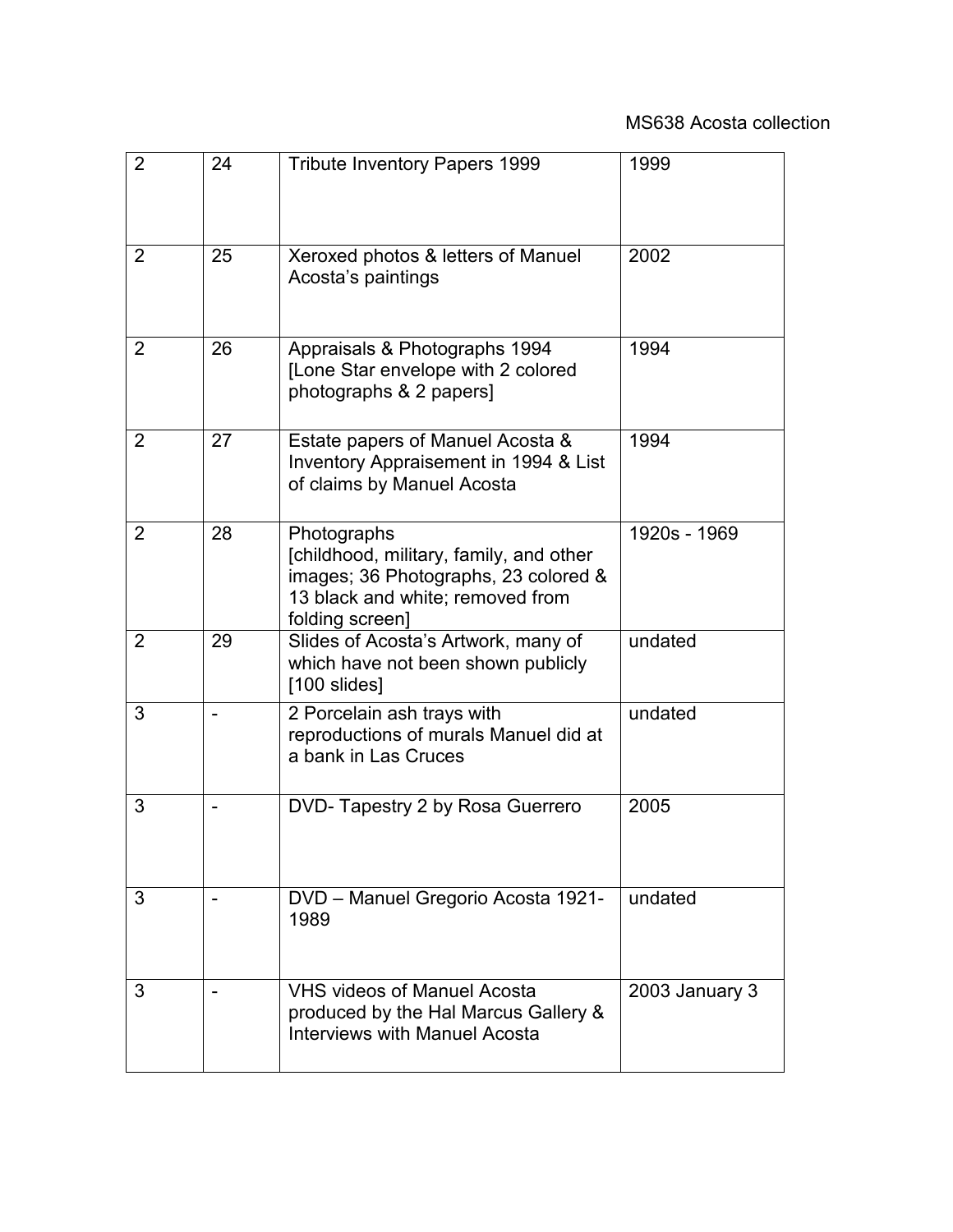| 4 |                | VHS videos [2] of Manuel Acosta<br>produced by the Hal Marcus Gallery &<br><b>Interviews with Manuel Acosta</b> | 2003 January 3 |
|---|----------------|-----------------------------------------------------------------------------------------------------------------|----------------|
| 4 | 1              | Photographs and negatives of art by<br><b>Manuel Acosta</b>                                                     | undated        |
| 4 | $\overline{2}$ | Photographs and negatives of art by<br><b>Manuel Acosta</b>                                                     | undated        |
| 4 | 3              | Photographs and negatives of art by<br><b>Manuel Acosta</b>                                                     | undated        |
| 4 | 4              | Photographs and negatives of art by<br><b>Manuel Acosta</b>                                                     | undated        |
| 4 | 5              | Photographs and negatives of art by<br><b>Manuel Acosta</b>                                                     | undated        |
| 4 | 6              | Photographs and negatives of art by<br><b>Manuel Acosta</b>                                                     | undated        |
| 4 | $\overline{7}$ | Photographs and negatives of art by<br><b>Manuel Acosta</b>                                                     | undated        |
| 4 | 8              | Photographs and negatives of art by<br><b>Manuel Acosta</b>                                                     | undated        |
| 4 | 9              | Photographs and negatives of art by<br><b>Manuel Acosta</b>                                                     | undated        |